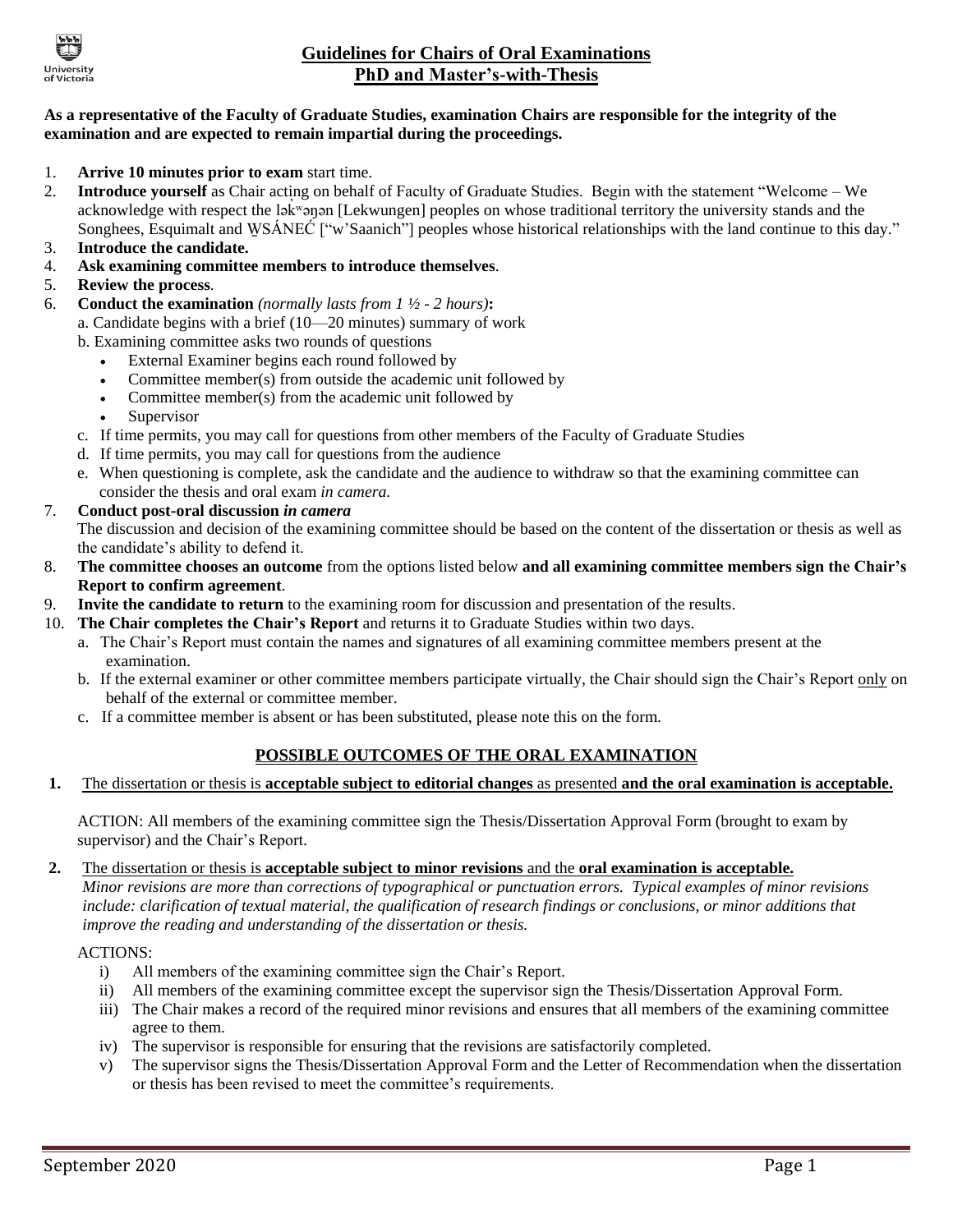

# **Guidelines for Chairs of Oral Examinations PhD and Master's-with-Thesis**

### **3.** The dissertation or thesis is **acceptable subject to major revisions** and the **oral examination is acceptable**

*An example of when a dissertation or thesis is acceptable subject to major revisions and the oral examination is acceptable might be when a candidate has orally convinced the examining committee of the validity of the research results but has failed substantively to express this in the dissertation or thesis.*

#### ACTIONS:

- i) All members of the examining committee sign the Chair's Report.
- ii) No one on the examining committee signs the Thesis/Dissertation Approval Form.
- iii) After consultation with the candidate, the maximum length of time permitted for the revisions (not to exceed one year) shall be set by majority vote of the committee. A detailed and complete list of the necessary revisions shall be set by majority vote of the examining committee and provided to the student at the conclusion of the examination.
- iv) The primary supervisor oversees the major revisions.
- v) When the dissertation or thesis is acceptable to the supervisor, s/he/they distributes it to the rest of the examining committee.
- vi) When it is acceptable to the entire committee, the supervisor ensures that each member signs the Thesis/Dissertation Approval Form.
- vii) The head of the academic unit and the student's supervisor sign the Letter of Recommendation.

### **4.** The examination is **adjourned.**

This result should not be confused with failure (see 5. Failure, below). Adjournment may be called for three different types of circumstances:

 A sudden illness or emergency that does not allow for the examination to be completed; an external environmental situation arises that forces the exam to be prematurely terminated (such as fire alarm, power failure or natural disaster); or when the technology being used breaks down and cannot be repaired in time to continue the examination.

ACTIONS:

- i) All members of the examining committee sign the Chair's Report.
- ii) The Chair shall make a written report to the Dean of Graduate Studies within three (3) working days of the date of the oral examination.
- iii)The Dean of Graduate Studies will set a date for reconvening the examination. The date for reconvening shall be no later than six months from the date of the first examination.
- The external examiner casts the lone dissenting vote.

## ACTIONS:

- i) All members of the examining committee sign the Chair's Report.
- ii) Each member of the examining committee shall make a written report to the Dean of Graduate Studies within 10 working days of the date of the oral examination.
- iii) The Dean of Graduate Studies will set a date for reconvening the examination. The Dean shall also determine whether or not the composition of the original committee is appropriate for the reconvened examination. The date for reconvening shall be no later than six months from the date of the first examination.
- The thesis is acceptable but the student has failed the oral defense.

ACTIONS:

- i) All members of the examining committee sign the Chair's Report.
- ii) Each member of the examining committee shall make a written report to the Dean of Graduate Studies within 10 working days of the date of the oral examination.
- iii) The Dean of Graduate Studies will set a date for reconvening the examination.
- iv) The Dean shall also determine whether or not the composition of the original committee is appropriate for the reconvened examination. The date for reconvening shall be no later than six months from the date of the first examination.

## **5.** The examination is **failed.**

If two or more members of the examining committee are opposed to passing the student, the student will not be recommended for the degree.